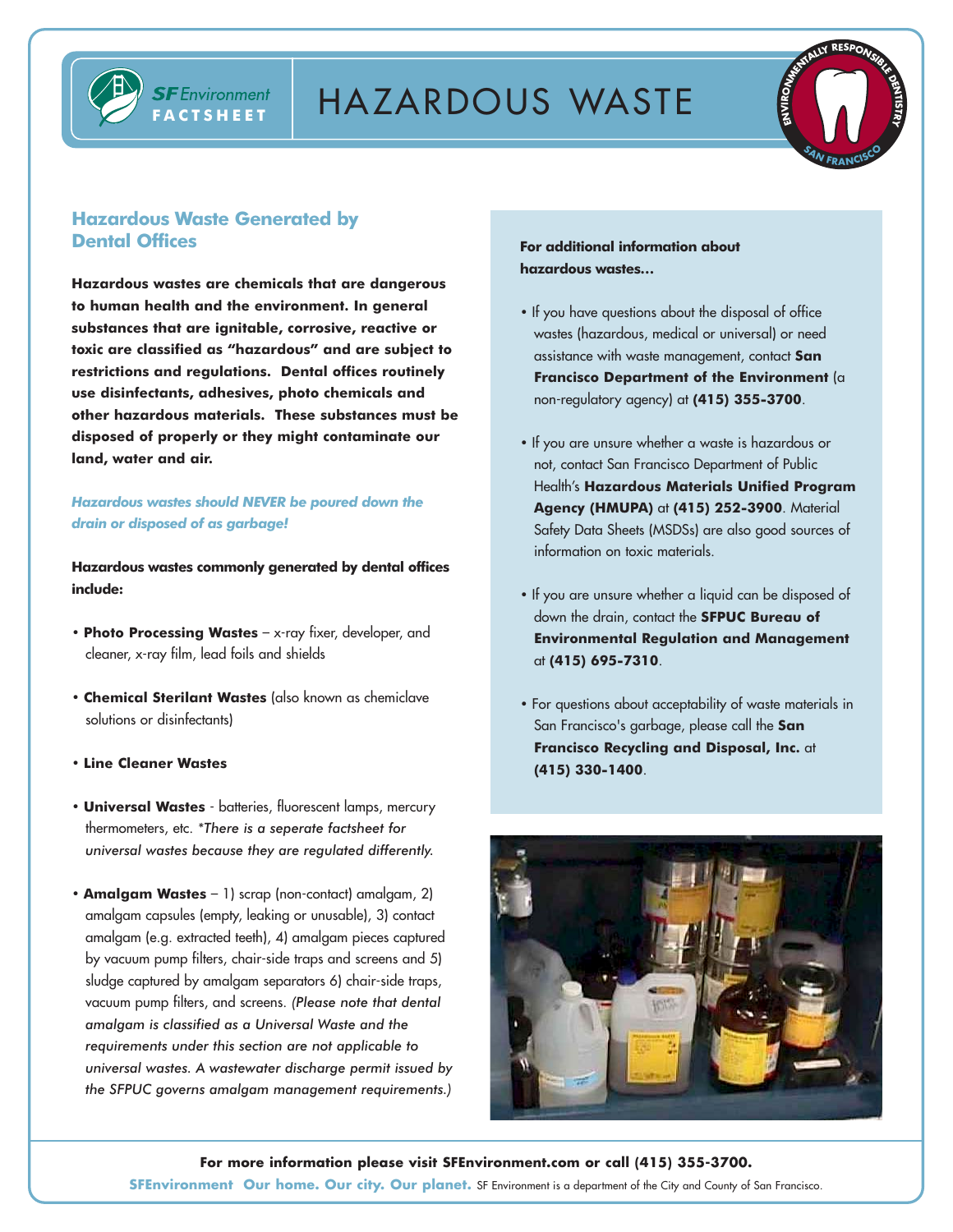# **Hazardous Waste General Requirements**

For both employee safety and environmental protection reasons, very specific requirements apply to hazardous waste generation, management, storage, treatment and disposal.

This section describes the general guidelines that you should follow in managing your hazardous wastes. *This is not a substitute for understanding the actual regulations.*



### **Register your practice with HMUPA**

In San Francisco, the agency that regulates hazardous materials storage and generation is the Hazardous Materials Unified Program Agency (HMUPA), a program of the Department of Public Health. **If your practice generates hazardous wastes (solid, liquid or gas), you must contact HMUPA** at (415) 252-3900 and complete a hazardous materials registration.

The regulations that apply to the dental office will depend on the type and volume of hazardous wastes that are generated, in addition to the extent of on-site treatment and storage. Once your office complies with these regulations, HMUPA will issue a Compliance Certification.

### **Obtain the EPA Generator ID Number**

Dental offices that generate hazardous waste must obtain an "EPA Generator ID Number." However, facilities that generate less than 27 gallons/month of photo fixer waste, where photo fixer is the only hazardous waste generated, are exempt from this requirement. Mercury recyclers and licensed hazardous waste haulers also require an EPA generator ID number.

\* To obtain an ID# go to www.dtsc.ca.gov or call 800-618- 6942. Complete and submit DTSC Form #1358.

Below is a list of EPA and California waste codes for hazardous wastes commonly generated by a dental office. You will need these numbers to complete your EPA Generator ID Number application.

| <b>Waste</b>              | <b>EPA Code</b>  |
|---------------------------|------------------|
| Amalgam Waste             | D009, D011       |
| Photographic Fixer        | D011             |
| Ignitable Waste           | D001             |
| Waste containing Chromium | D007             |
| Waste containing Lead     | D <sub>008</sub> |
| <b>Waste Mercury</b>      | D009             |
|                           |                  |

### **Store Hazardous Wastes in Appropriate Containers**

Hazardous wastes must be stored in containers that can be tightly closed. Recyclers and hazardous waste haulers often provide offices with the necessary containers. However, care must be taken to ensure that the container is compatible with the nature of the waste stored. Also, recyclers and haulers usually have specific packaging requirements for each type of waste that should be taken into account to avoid hazards.

Containers should be kept in a secure area away from the public and inspected once a week for leakage or deterioration. Damaged containers should be repackaged or placed in a secondary containment immediately.

Hazardous wastes must be disposed of within 90 days from the date of accumulation. In San Francisco, businesses that generate less than 27 gallons of total hazardous wastes per month are classified as Very Small Quantity Generators (VSQG). However, no hazardous wastes may be stored for more than one year from the initial date of generation without obtaining a special permit from CalEPA.



**For more information please visit SFEnvironment.com or call (415) 355-3700.**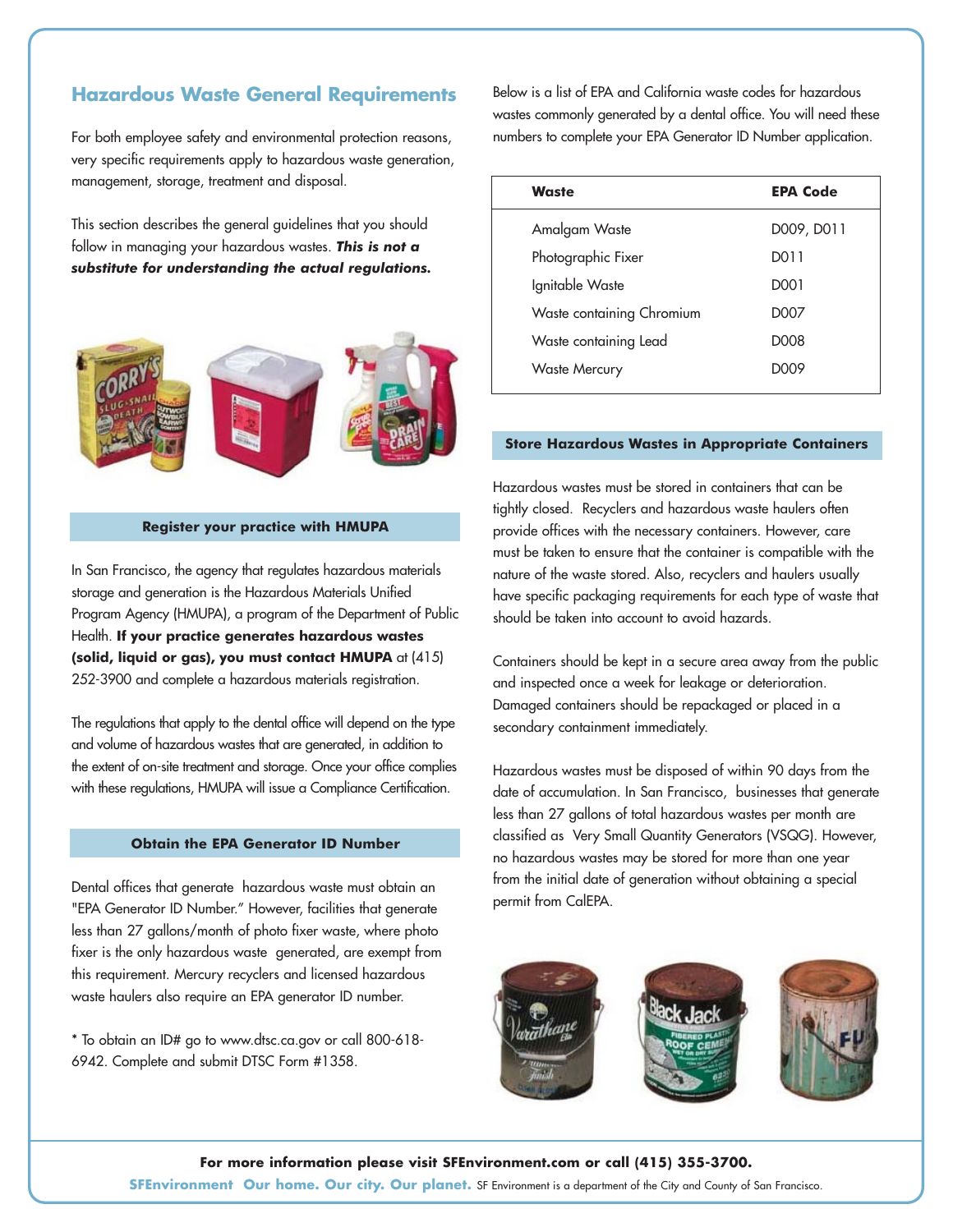## **Label Hazardous Waste Storage Containers**

All containers that store hazardous waste must be labeled "**Hazardous Waste**," in addition to words identifying the contents (e.g.- HAZARDOUS WASTE – USED FIXER ONLY). Hazardous waste designated for recycling can be labeled "Excluded Recyclable Material."

| <b>UNIVERSAL</b> |                                |
|------------------|--------------------------------|
|                  | WASTE                          |
| <b>CONTENTS</b>  |                                |
| <b>SHIPPER</b>   | <b>ACCUMULATION START DATE</b> |
| <b>ADDRESS</b>   | CITY, STATE, ZIP               |

Container labels must have the following information required by California law:

- 1. Accumulation start date (the date materials were first placed in the empty container)
- 2. Name and address of office generating the waste
- 3. Indication of the type of hazard (i.e., Flammable, Corrosive, or Reactive)

Labels are generally available at no cost from the licensed hazardous waste recycler or hauler servicing your business.

## **Train Your Employees**

**Employees must be trained in hazardous waste management and disposal.** In accordance with California's Occupational Safety and Health Administration (OSHA) , employees must be trained on proper hazardous material and chemical handling, storage, disposal, spill clean-up procedures and reporting.

Employees are required to take an annual refresher on hazardous waste training In addition, retraining should be provided to employees when there are changes in procedures or methods of processing application.

All employees should read , understand, and be aware of the location of the Material Safety Data Sheets (MSDS). Manufacturers and suppliers of chemical products used in the workplace provide these data sheets to outline all relevant information regarding their products and the related human safety concerns associated with them, including emergency response and procedures. In addition, a Spill Response Plan should be developed, updated and always be made available to employees.

**San Francisco's Wastewater Discharge Permit includes a list of mandatory Amalgam Best Management Practices (BMPs), one of which requires that dental practices train staff on proper handling, management, and disposal of mercury-containing materials and fixer-containing solutions.**

### **Maintain Detailed Records**

Dental practices must maintain detailed records of hazardous waste **generation, management, and disposal**. Inspectors can ask to review these records at any time.

#### **Appropriate records include:**

1. **Hazardous Waste Disposal Log** – Dental offices must keep records of all hazardous wastes generated onsite, regardless of whether wastes are recycled on-site or disposed off-site. **Hazardous waste disposal documentation must be maintained for a minimum of three years.**

In general hazardous waste haulers provide offices with a hazardous waste manifest or receipt for each shipment. Businesses that use the City-sponsored VSQG Program should also receive a disposal document or log with the date, type, and quantity of waste delivered/collected.

San Francisco's Wastewater Discharge Permit includes a list of mandatory Amalgam Best Management Practices (BMPs), one of which requires dental practices to maintain a log of amalgam wastes generated and disposed.

2. **Amalgam Separator Maintenance Log** - Amalgam separator units must be serviced regularly to ensure proper efficiency. Contact your separator vendor for specific information about service requirements and frequency. A record of maintenance services along with date and type of service should should also be documented.

#### **For more information please visit SFEnvironment.com or call (415) 355-3700.**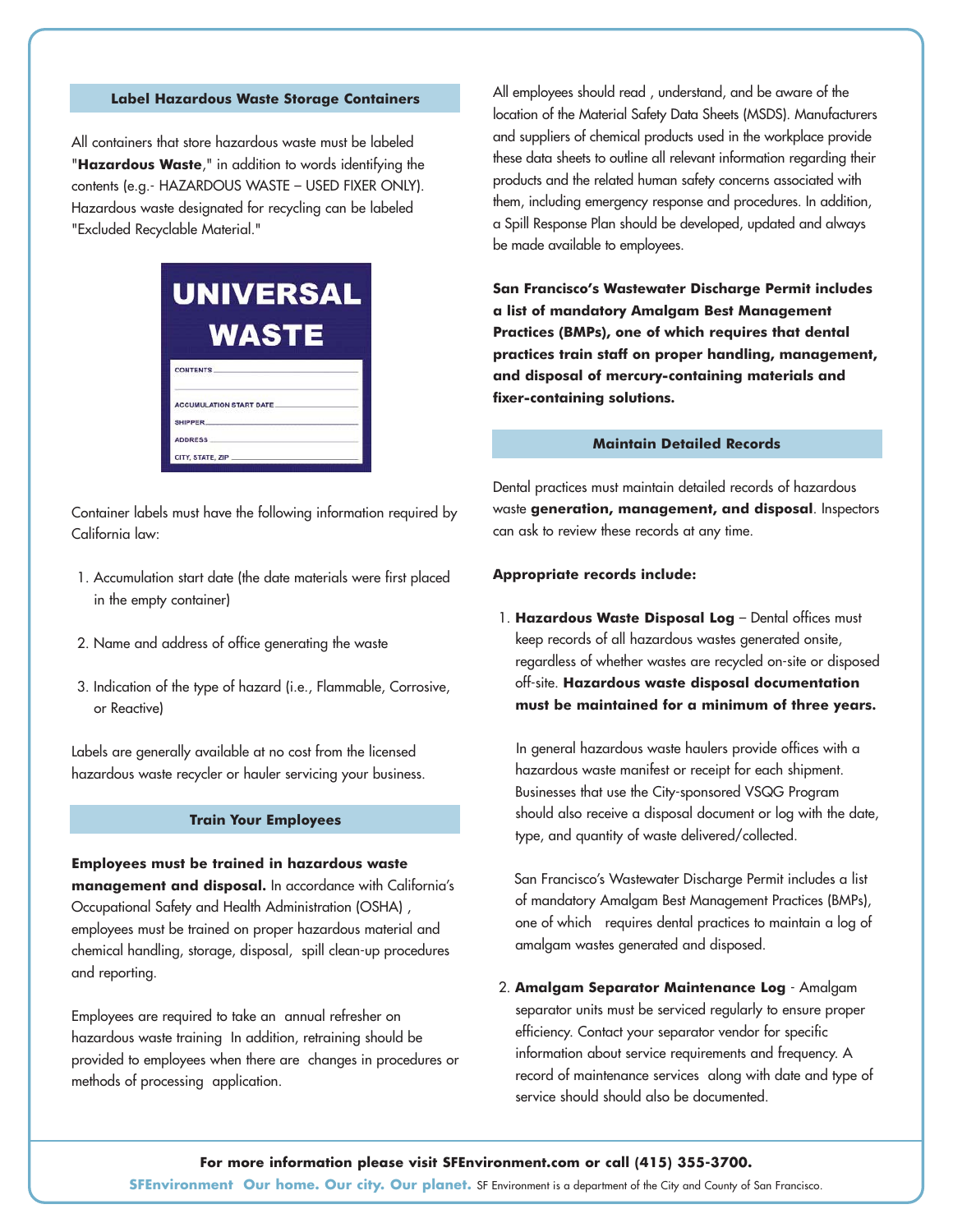- 3. **Employee Training Log** A log of training activities must be kept to verify that all employees have been trained in hazardous waste management.
- 4. **X-ray Fixer Treatment Log** If spent x-ray fixer is treated onsite, a log showing the date, quantity treated and the disposition of liquid and residual must be maintained.

### **Properly Dispose of Hazardous Wastes**

# **San Francisco dental practices have two options for disposal (or recycling) of hazardous wastes:**

- Option 1: Contract with a certified hazardous waste service
- Option 2: Use the City-sponsored VSQG Program

**Dental offices are solely responsible for all hazardous waste from inception to proper disposal.**

# **Choosing a Hazardous Waste Hauler**

When choosing companies to recycle or dispose hazardous waste, ask the following types of questions:

Does the recycler…

- accept all kinds of hazardous wastes generated by your office? (contact amalgam wastes, photochemical waste, medical wastes)
- offer pick-up services? If not, does the recycler accept shipped waste?
- provide packaging, storage or shipping of wastes? If packing is not provided, how should wastes be packaged? What types of wastes can be packed together?
- have an EPA identification number and the appropriate permits to transport off-site for treatment, storage or disposal of hazardous waste?
- sign a hazardous waste manifest for the shipment?
- have insurance to cover accidental spills?
- recover mercury and silver waste?

#### *Option 1: Contract with a Certified Hazardous Waste Service*

Dental practices can choose to have a certified hazardous waste hauler pick up wastes at regular time intervals. Additionally, some waste haulers provide a shipping service/option for certain types of wastes. (Rules and restrictions apply)

### **Local Hazardous Waste Haulers**

Integrated Waste Control (510) 583-7980 Photowaste Recycling (415) 459-8807 Safety Kleen (707) 584-0415 Ecosolutions/Stericycle (888) 278-7269

*Note*: The companies listed in this document are for your convenience. Inclusion does not imply an endorsement from the City and County of San Francisco, and the list may not represent a complete list of companies providing these services.

For a more extensive and up-to-date list of waste haulers—both local and national—please visit www.sfenvironment.com.

### *Option 2: Use the City-Sponsored Programs*

In San Francisco, businesses that generate less than 100 kilograms (220 pounds) or 27 gallons of hazardous wastes per month are classified as Very Small Quantity Generators (VSQGs). Most dental practices in San Francisco qualify as VSQGs and are therefore eligible to use the City-sponsored program for convenience and as a less expensive alternative. **VSQG Drop Off Program** allows businesses to make an appointment and transport the hazardous waste to the SF Recycling and Disposal, Inc. facility located at 501 Tunnel Avenue, CA 94134. The prices are partially subsidized by San Francisco garbage bills. Drop off days are held twice a month on Wednesdays. To make an appointment for a drop off, call (415) 330-1425.

**VSQG Pick Up Program** is for businesses that prefer to have the hazardous wastes picked up directly from the job site at a convenient time. Curbside, Inc. has been contracted by the City to operate this program. Unit disposal costs are higher than the drop-off program, and there is an additional \$50 fixed fee for the transportation. To schedule a pick-up, call (415) 355-3777.

To find out more about the city-sponsored programs, visit www.sfenvironment.com or call (415) 355-3700. Also, see attached brochure.

#### **For more information please visit SFEnvironment.com or call (415) 355-3700.**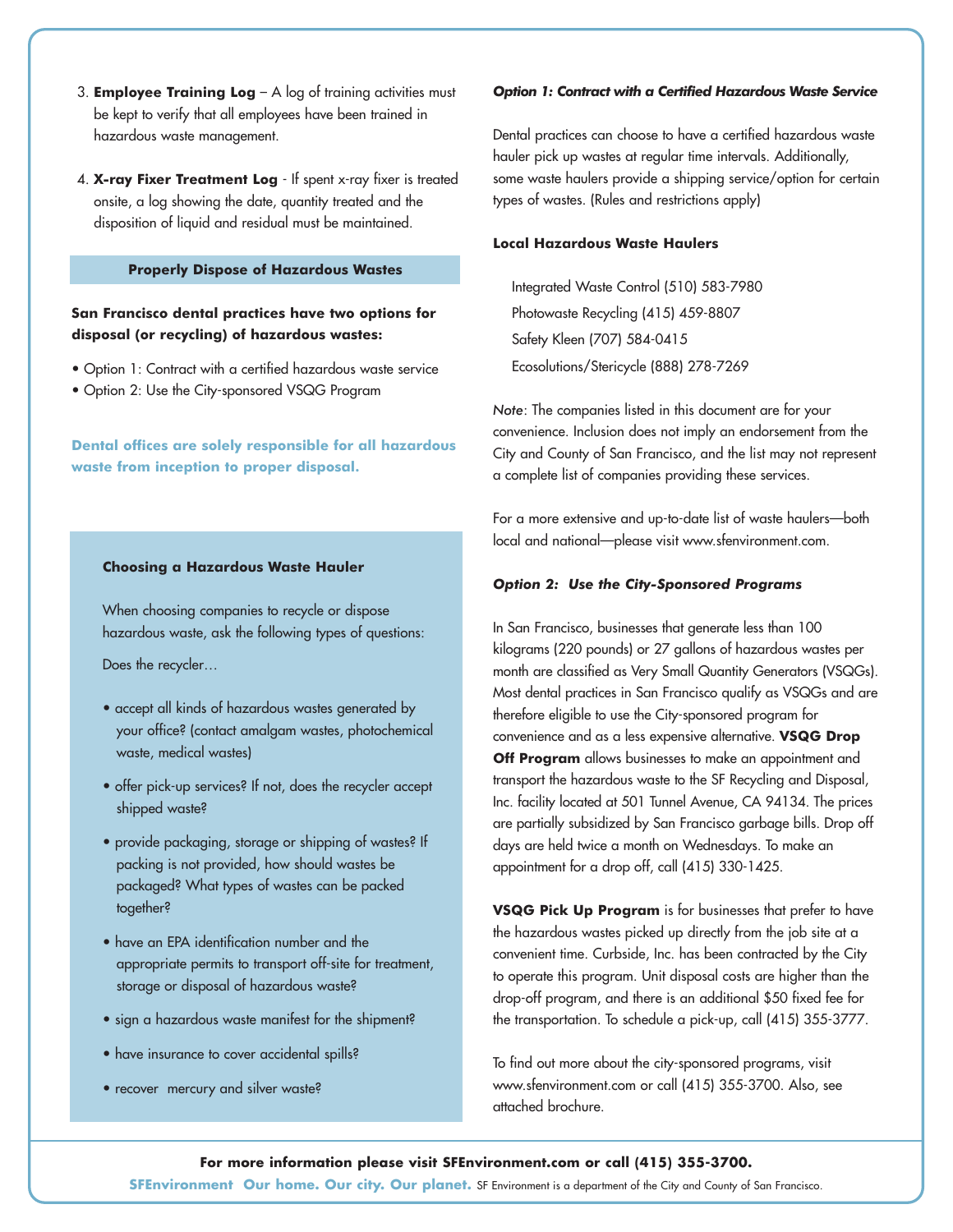# **Hazardous Waste Management Guide for Dental Offices**

This section provides a detailed guide to the management, disposal, recycling and less-toxic alternatives for common dental office hazardous wastes including:

- **Photo Processing Wastes**
- **Chemical Sterilant Wastes**
- **Line Cleaner Wastes**
- **Amalgam Wastes** (Contact SFPUC at (415) 695-7310 for requirements related to amalgam handing and disposal)
- **Universal Wastes** (See universal waste factsheet for detailed information on recycling these wastes)

# **Photochemical Wastes**

Dental practices generate photochemical wastes during photo processing. Typical photochemical wastes include fixers, developers and cleaners.

**X-ray Fixer** is the solution left over from X-ray processing and is considered hazardous waste because of its high silver content. Whether treated on-site or off-site, fixer can be easily recycled.

- **Disposal Option 1** Contract with a certified hazardous waste treatment company to pick it up for disposal/recycling,
- **Disposal Option 2** Use the City-sponsored VSQG program, or
- **Disposal Option 3** Treat onsite using a silver recovery unit (see below).

*Onsite Treatment* - Typically a dental office can treat up to 10 gallons per month of spent fixer with an onsite silver recovery unit. Silver recovery equipment can be purchased or leased. The two most widely used types of treatment systems are 1) metallic replacement cartridges and 2) electrolytic recovery units. These are generally used in conjunction and require that a strict maintenance schedule be followed



in order to meet wastewater discharge limits for silver.

Treatment system vendors should be able to provide information on the characteristics of the byproducts of their systems (e.g. sludge, treated fixer solution). Based on the characteristics,

sludge may be able to be reclaimed and the treated solution may (or may not) meet local wastewater discharge limits for silver.

Treated fixer must be non-hazardous and in compliance with local discharge limits prior to discharge. Please contact your local wastewater treatment agency (SF PUC) at (415) 695 7310 for further guidance.

**X-Ray Cleaner** may be a hazardous waste if it contains chromium. Check the package label or the material safety data sheet (MSDS) to see if your cleaner contains chromium or other toxic ingredients. Keep in mind that the solution may exceed the pH standard set by the local wastewater treatment agency, in which case it cannot be discharged to the sewer or disposed of as trash.

- **Disposal** Contract with a certified hazardous waste treatment company for collection or use the City-sponsored VSQG Program.
- **Less Toxic Alternative** Switch to non-chrome cleaners or mechanical methods of cleaning.

**X-Ray Developer** if unused, should never be poured down the drain because it may contain hydroquinone. However, x-ray developer that is fully used and not contaminated with any other solutions can be poured down the drain as hydroquinone is consumed during use.

Some radiographic film processors automatically mix spent fixer and developer together. If this is the case, contact the equipment supplier to adjust the fixer line so as to prevent mixing and allow efficient silver recovery.

• **Disposal** - Contract with a certified hazardous waste treatment company for collection or use the City-sponsored VSQG Program.

# *Note: Fixer and Developer should never be mixed, as mixing inhibits silver recovery!*

**Lead Foils and Shields** contained in Intraoral dental packets and lead aprons are hazardous wastes because they contain lead but can be easily recycled. These materials are exempt from regulation as a hazardous waste only when they are recycled as scrap metal through a licensed recovery facility.

• **Disposal** - Recycle as scrap metal through a licensed recovery facility, use the City-sponsored VSQG Program, or contract with a certified hazardous waste hauler.

**For more information please visit SFEnvironment.com or call (415) 355-3700. SFEnvironment Our home. Our city. Our planet.** SF Environment is a department of the City and County of San Francisco.